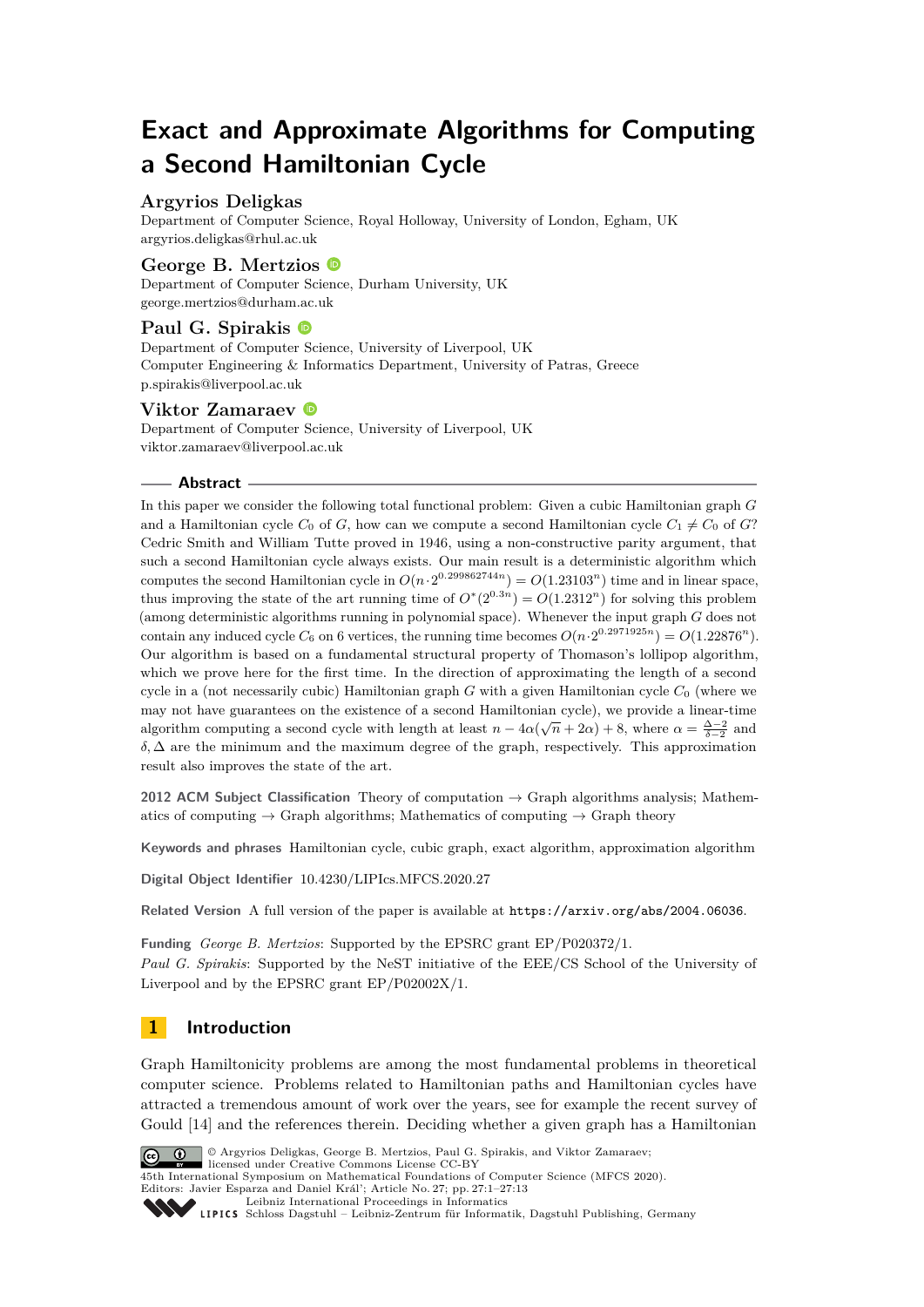### **27:2 Exact and Approximate Algorithms for Computing a Second Hamiltonian Cycle**

cycle, i.e. a cycle that contains each vertex once, was among Karp's 21 NP-hard problems [\[16\]](#page-12-2). On the other hand, there are several exponential-time algorithms for computing a Hamiltonian cycle or a solution to the Traveling Salesman Problem (TSP), which is a direct generalization of the Hamiltonian cycle problem. The first algorithms for the problem were based on dynamic programming and required  $O(n^22^n)$  time [\[2,](#page-12-3)15]. One of the next major improvements came decades later by Eppstein [\[11\]](#page-12-5) who showed that a Hamiltonian cycle in a graph of degree at most three with *n* vertices can be computed in  $O(2^{\frac{n}{3}}) \approx 1.26^n$  time and linear space; at the same time the algorithm can also compute an optimum solution for TSP on such graphs. The algorithm of Eppstein works by forcing specific edges of the graph which must be part of any generated cycle; a variation of this algorithm can also enumerate all Hamiltonian cycles in a graph of degree at most three in  $O(2^{\frac{3n}{8}})$  time [\[11\]](#page-12-5). After that, there has been a series of improvements on the running time for TSP and the Hamiltonian cycle problem in degree-three graphs. In this direction there are two different lines of research, one for algorithms using polynomial space and one for algorithms using exponential space. With respect to algorithms using polynomial space, the most recent results are an *O*(1*.*2553*n*)-time algorithm by Liškiewicz and Schuster [\[18\]](#page-12-6) and an  $O^*(2^{0.3n}) = O(1.2312^n)$ -time algorithm by Xiao and Nagamochi [\[23\]](#page-12-7), where  $O^*(\cdot)$  suppresses polynomial factors. For bounded-degree graphs, it is known by Björklund et al. [\[5\]](#page-12-8) that TSP can be solved in  $O^*((2 - \varepsilon)^n)$  time, where  $\varepsilon > 0$  only depends on the maximum degree of the input graph. Furthermore, for general graphs there exists a Monte Carlo algorithm for computing a Hamiltonian cycle with running time *O*<sup>∗</sup> (1*.*657*<sup>n</sup>*), given by Björklund [\[3\]](#page-12-9). By allowing exponential space, the running time for solving TSP on degree-three graphs can be improved further to  $O^*(1.2186^n)$  [\[6\]](#page-12-10), while a Hamiltonian cycle can also be detected in  $O<sup>*</sup>(1.1583<sup>n</sup>)$  time using a Monte Carlo algorithm [\[8\]](#page-12-11). In our paper we focus on algorithms running in polynomial space.

On the other hand, using a non-constructive parity argument, Cedric Smith and William Tutte [\[21\]](#page-12-12) proved in 1946 that, for any fixed edge in a cubic (i.e. 3-regular) graph *G*, there exists an even (potentially zero) number of Hamiltonian cycles through this edge. Thus, the existence of a first Hamiltonian cycle guarantees the existence of a *second* one too, and this allows us to define the following total functional problem [\[19\]](#page-12-13).

### **SMITH**

**Input:** A cubic Hamiltonian graph  $G$  and a Hamiltonian cycle  $C_0$  of  $G$ . **Task:** Compute a second Hamiltonian cycle  $C_1 \neq C_0$  of *G*.

It is easy to see that any algorithm  $A$  for the Hamiltonian cycle (decision) problem on graphs with maximum degree three can be trivially adapted to solve Smith as follows: for every edge *e* of the initial Hamiltonian cycle  $C_0$ , run  $\mathcal A$  on  $G \setminus e$ , i.e. on the graph obtained by removing *e* from *G*. Then, as a second Hamiltonian cycle  $C_1 \neq C_0$  always exists, at least one of these *n* calls of A will return such a cycle  $C_1$ . That is, SMITH can be solved in  $n \cdot T(A)$  time, where  $T(A)$  is the worst-case running time of A on input graphs with *n* vertices. Similarly, any algorithm  $\mathcal{A}'$  which computes the parity of the number of Hamiltonian cycles in a given graph can be also used as a subroutine to solve SMITH. Such an algorithm  $\mathcal{A}'$ , which runs in time  $O(1.619<sup>n</sup>)$  and in polynomial space, was given by Björklund and Husfeldt [\[4\]](#page-12-14) for directed graphs, but the result carries over to undirected graphs as well.

Thomason [\[20\]](#page-12-15) was the first one who provided an algorithm, known as the *lollipop algorithm*, for SMITH. This algorithm starts from the given Hamiltonian cycle  $C_0$  of  $G$ and creates a sequence of distinct Hamiltonian paths where the last of these Hamiltonian paths trivially augments to a different Hamiltonian cycle of *G*. This algorithm was actually used by Papadimitriou to place SMITH within the complexity class PPA [\[19\]](#page-12-13). Although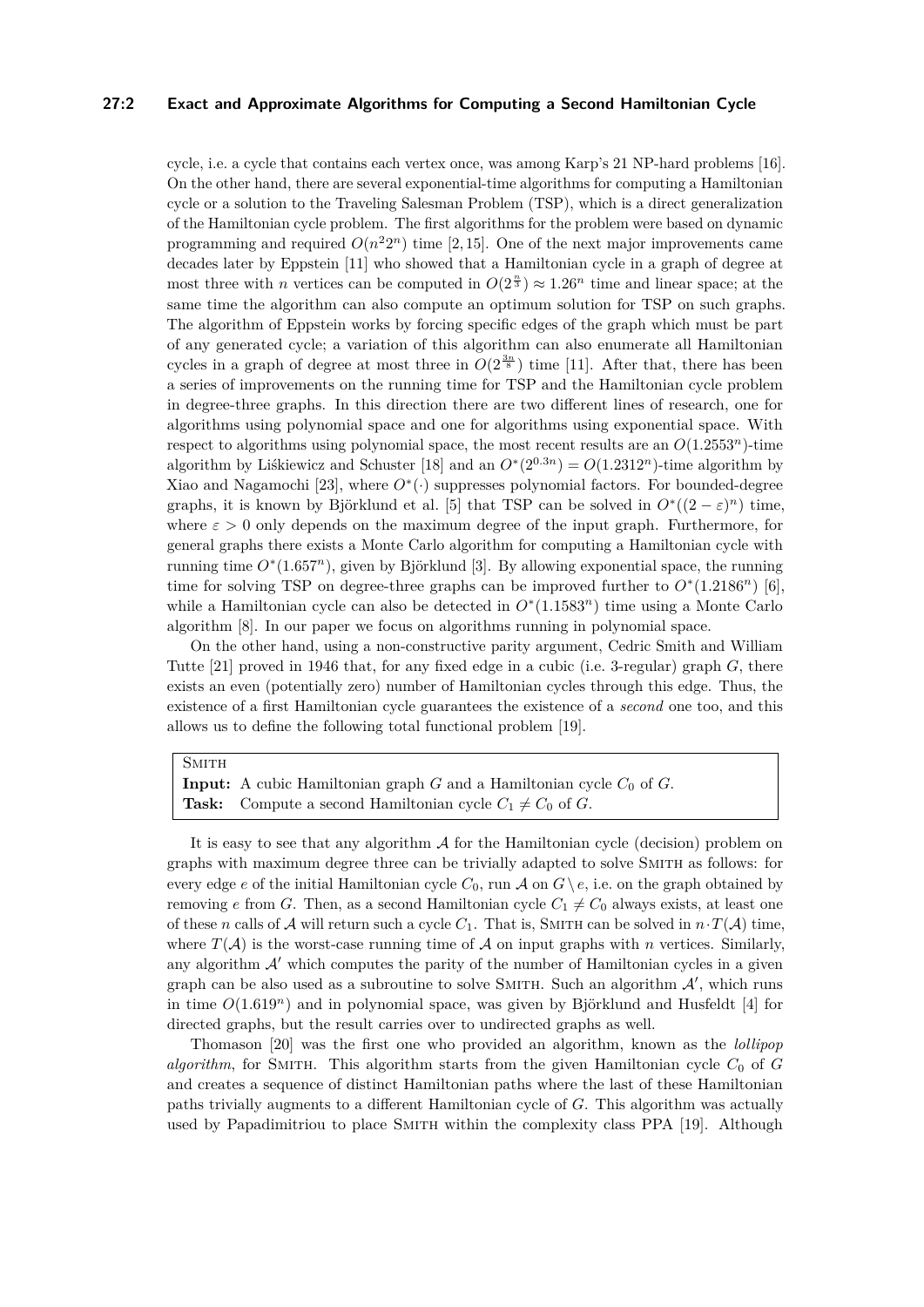Thomason's lollipop algorithm is well-known for decades, the internal structure of the algorithm's execution on cubic Hamiltonian graphs remains so far mostly unclear and not well understood. In an attempt to construct worst-case instances for the lollipop algorithm, Cameron proved in 2001 [\[7\]](#page-12-16) that on a specific family of cubic graphs (which is a variation of the family introduced by Krawczyk  $[17]$ ) the lollipop algorithm runs in time at least  $2<sup>cn</sup>$ , for some constant *c*. Thus, the state of the art running time (using polynomial space) for computing a second Hamiltonian cycle in Smith is to use the best known algorithm for the Hamiltonian cycle problem in cubic graphs which runs in  $O^*(2^{0.3n})$  [\[23\]](#page-12-7). However, a tantalizing longstanding question is whether the knowledge of the first Hamiltonian cycle *C*<sup>0</sup> *strictly helps* to reduce the running time for computing a second Hamiltonian cycle *C*1. In this paper we provide evidence for the *affirmative* answer to this question.

A relaxation of SMITH is, given a Hamiltonian cycle  $C_0$ , to efficiently compute a second cycle (different than *C*0) that is large enough. This relaxed problem becomes more meaningful for graphs with degrees larger than three, as it is well known that uniquely Hamiltonian graphs (i.e. graphs with a unique Hamiltonian cycle) exist, even when all vertices have degree three except two vertices which have degree four  $[10, 12]$  $[10, 12]$ . For cubic Hamiltonian graphs, Bazgan, Santha, and Tuza [\[1\]](#page-12-20) showed that the knowledge of the first Hamiltonian cycle *C*<sup>0</sup> algorithmically strictly helps to approximate the length of a second cycle. In fact, if *C*<sup>0</sup> is not given along with the input, there is no polynomial-time constant-factor approximation algorithm for finding a long cycle in cubic graphs, unless P=NP. In contrast, if *C*<sup>0</sup> is given, then for every  $\varepsilon > 0$  a cycle  $C' \neq C_0$  of length at least  $(1 - \varepsilon)n$  can be found in  $2^{O(1/\varepsilon^2)} \cdot n$ time, i.e. there is a linear-time PTAS for approximating the second Hamiltonian cycle [\[1\]](#page-12-20). The main ingredient in the proof of the latter result is an  $O(n^{\frac{3}{2}} \log n)$ -time algorithm which, given *G* and  $C_0$ , computes a cycle  $C' \neq C_0$  of length at least  $n - 4\sqrt{n}$  [\[1\]](#page-12-20). In wide contrast to cubic graphs, for graphs of minimum degree at least three, only existential proofs are known for a second large cycle. In particular, Girão, Kittipassorn, and Narayanan recently proved with a *non-constructive* argument that any *n*-vertex Hamiltonian graph with minimum degree at least 3 contains another cycle of length at least  $n - o(n)$  [\[13\]](#page-12-21).

**Our contribution.** In this paper we do the first attempt to understand the internal structure of the lollipop algorithm of Thomason [\[20\]](#page-12-15). Our main result in this direction embarks from the following trivial observation, which is not specific to Thomason's algorithm or to cubic graphs.

<span id="page-2-0"></span> $\triangleright$  **Observation 1.** Let *G* be a cubic Hamiltonian graph and let  $C_0$ ,  $C_1$  be any two different *Hamiltonian cycles of G. Then the symmetric difference*  $C_0 \Delta C_1$  *of the edges of the two cycles is a* 2*-factor, i.e. a collection of cycles in G.*

Although Observation [1](#page-2-0) determines that the symmetric difference of any two Hamiltonian cycles  $C_0$  and  $C_1$  is a collection of cycles in  $G$ , it does not rule out the possibility that  $C_0 \Delta C_1$  contains more than one cycle. Our first technical contribution is that, for any given Hamiltonian cycle  $C_0$ , there exists at least one other Hamiltonian cycle  $C_1$  such that  $C_0 \Delta C_1$  is *connected*, i.e. it contains exactly one cycle. More specifically, we prove that this holds for the particular Hamiltonian cycle  $C_1$  that is computed by Thomason's lollipop algorithm when starting from the cycle *C*0. For our proof we simulate the execution of the lollipop algorithm by simultaneously assigning to every edge one of four distinct colors in a specific way such that four coloring invariants are maintained. Using this coloring procedure, an alternating red-blue path is maintained during the execution of the algorithm, which becomes an alternating red-blue *cycle* at the end of the execution. As it turns out, this alternating cycle coincides with the symmetric difference  $C_0 \Delta C_1$ .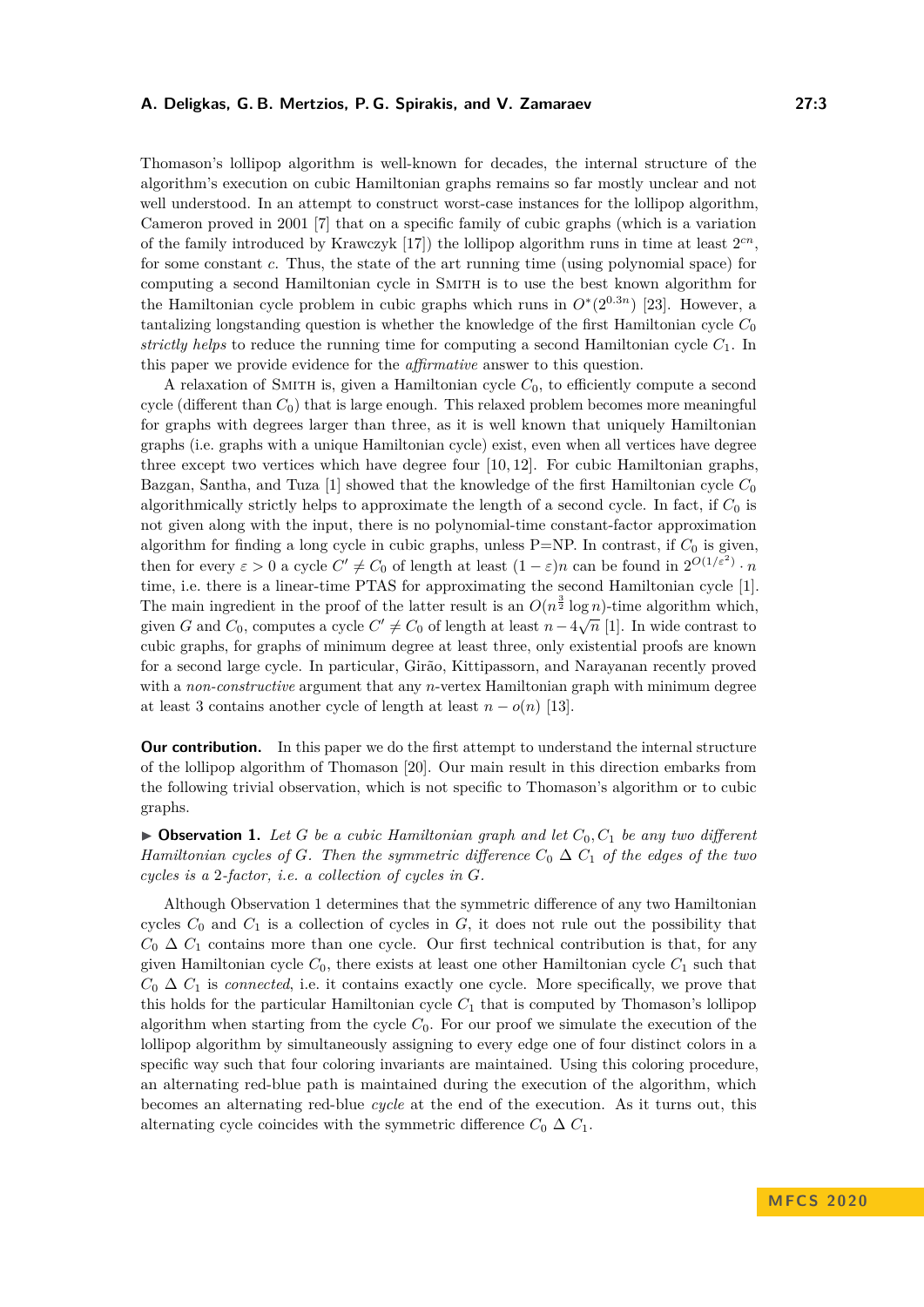### **27:4 Exact and Approximate Algorithms for Computing a Second Hamiltonian Cycle**

This fundamental structural property of the lollipop algorithm (see Theorem [3](#page-5-0) in Section [3\)](#page-4-0) has never been revealed so far, and it enables us to design a novel and more efficient algorithm for detecting a second Hamiltonian cycle of *G*. This improves the current state of the art in the computational complexity of Smith among deterministic algorithms running in polynomial space (see Section [4\)](#page-5-1). Instead of trying to generate the second Hamiltonian cycle  $C_1$  directly from *C*<sup>0</sup> (as Thomason's lollipop algorithm does), our new algorithm enumerates –almost– all alternating red-blue cycles, until it finds one alternating cycle *D* such that the symmetric difference  $C_0 \Delta D$  is a Hamiltonian cycle of G (and not just a collection of cycles that collectively contain all vertices of *G*). During its execution, this algorithm iteratively has a choice between two different options for the next edge to be colored red, in which cases it branches to create two new instances. However, in order for the algorithm to achieve a strictly better worst-case running time than  $O^*(2^{0.3n})$ , it has to refrain from just always blindly branching to new instances. We are able to do this by identifying appropriate disjoint quadruples of edges, which we call *ambivalent quadruples*, and by *deferring* the choice for the colors of each of these quadruples until the very end. Then, at the last step of the algorithm we are able to choose their colors in linear time. That is, using the ambivalent quadruples we do not generate *all* possible alternating red-blue cycles but only a succinct representation of them. The running time of the algorithm that we eventually achieve is  $O(n \cdot 2^{0.299862744n}) = O(1.23103^n)$ , while our algorithms runs in linear space. In the particular case where the input graph  $G$  contains no induced cycle  $C_6$  on 6 vertices, the running time becomes  $O(n \cdot 2^{0.2971925n}) = O(1.22876^n).$ 

In the direction of approximating the length of a second cycle on graphs with minimum degree  $\delta$  and maximum degree  $\Delta$ , we provide in Section [5](#page-9-0) a linear-time algorithm for computing a cycle  $C' \neq C_0$  of length at least  $n - 4a(\sqrt{n} + 2\alpha) + 8$ , where  $\alpha = \frac{\Delta - 2}{\delta - 2}$ . On the one hand, this improves the results of [\[1\]](#page-12-20) in two ways. First, it provides a direct generalization to arbitrary Hamiltonian graphs of degree at least 3. Second, our algorithm works in linear time in *n* for all constant-degree regular graphs; in particular it works in time  $O(n)$  on cubic graphs (see Corollary [14\)](#page-11-0). On the other hand, we complement the results of [\[13\]](#page-12-21) as we provide a *constructive* proof for their result in case where the  $\Delta$  and  $\delta$  are  $o(\sqrt{n})$ -factor away from each other. Formally, our algorithm constructs in linear time another cycle of length  $n - o(n)$  whenever  $\frac{\Delta}{\delta} = o(\sqrt{n})$  (see Corollary [15\)](#page-11-1).

Due to space constraints, the missing proofs can be found in the full version of the paper [\[9\]](#page-12-22).

### **2 Preliminaries**

Given a graph  $G = (V, E)$ , an edge between two vertices *u* and *v* is denoted by  $uv \in E$ , and in this case *u* and *v* are said to be *adjacent* in *G*. The *neighborhood* of a vertex  $v \in V$  is the set  $N(v) = \{u \in V : uv \in E\}$  of its adjacent vertices. A graph G is cubic if  $|N(v)| = 3$  for every vertex  $v \in V$ . Given a path  $P = (v_1, v_2, \ldots, v_k)$  (resp. a cycle  $C = (v_1, v_2, \ldots, v_k, v_1)$ ) of *G*, the *length* of *P* (resp. *C*) is the number of its edges. Furthermore,  $E(P)$  (resp.  $E(C)$ ) denotes the set of edges of the path *P* (resp. of the cycle *C*). A path *P* (resp. cycle *C*) in *G* is a *Hamiltonian* path (resp. *Hamiltonian* cycle) if it contains each vertex of *G* exactly once. Every cubic Hamiltonian graph is referred to as a *Smith graph*. Given a Smith graph *G* and a Hamiltonian cycle  $C_0$  of  $G$ , an edge of  $G$  which does not belong to  $C_0$  is called a *chord* of *C*0, or simply a *chord*. The next theorem allows us to assume without loss of generality that the input Smith graph *G* is triangle-free.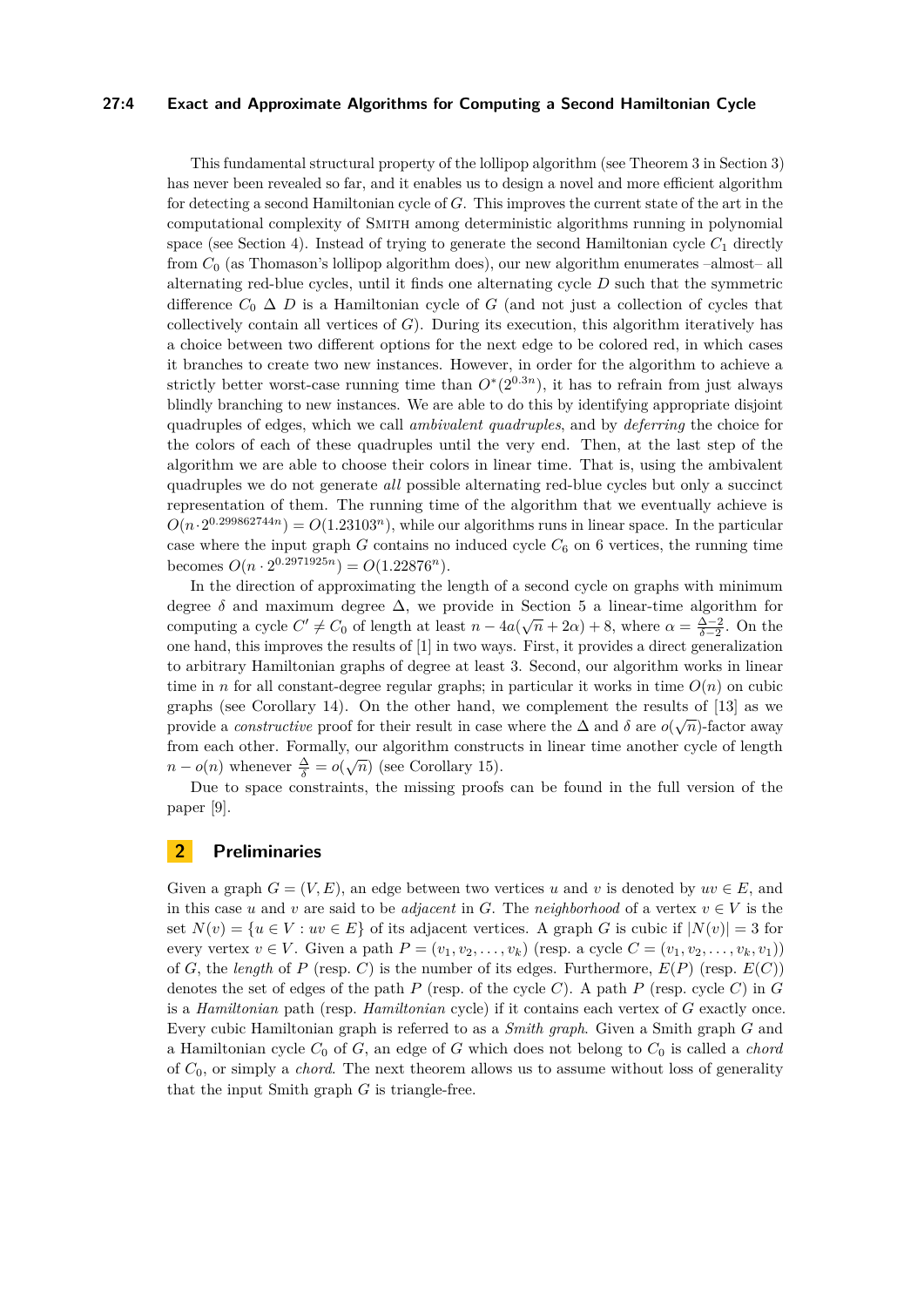$\blacktriangleright$  **Theorem 1.** Let  $G = (V, E)$  be a Smith graph with *n* vertices that contains at least one *triangle, and let C*<sup>0</sup> *be a Hamiltonian cycle of G. In linear time we can compute either a second Hamiltonian cycle C*<sup>1</sup> *of G or a triangle-free Smith graph G*<sup>0</sup> *with fewer vertices such that every Hamiltonian cycle in G bijectively corresponds to a Hamiltonian cycle in G'*.

Now we define the auxiliary notion of an *X-certificate* which is a pair of chords forming the shape of an "*X*" in a given Hamiltonian cycle. If an *X*-certificate exists then a second Hamiltonian cycle can be immediately computed.

 $\blacktriangleright$  **Definition 2.** Let  $G = (V, E)$  be a Smith graph with *n* vertices and let  $C_0 = (v_1, v_2, \ldots, v_n)$ *be a given Hamiltonian cycle of G. Let*  $i, k \in \{1, 2, \ldots, n\}$ *, where*  $k \notin \{i-1, i, i+1\}$  *(here we* consider all indices modulo n), such that  $v_i v_k, v_{i+1} v_{k+1} \in E$ . Then the pair  $\{v_i v_k, v_{i+1} v_{k+1}\}$ *of chords is an X*-certificate *of G.*

 $\triangleright$  **Observation 2.** Let G be a Smith graph with *n* vertices, let  $C_0 = (v_1, v_2, \ldots, v_n)$  be a *Hamiltonian cycle of G, and let the pair*  $\{v_i v_k, v_{i+1} v_{k+1}\}$  *of chords be an X*-certificate *of G,* where  $i < k$ . Then  $C_1 = (v_1, v_2, \ldots, v_i, v_k, v_{k-1}, \ldots, v_{i+1}, v_{k+1}, v_{k+2}, \ldots, v_n)$  is a second *Hamiltonian cycle of G.*

# <span id="page-4-0"></span>**3 A connected symmetric difference of the two Hamiltonian cycles**

In this section we present the fundamental structural property of Thomason's lollipop algorithm that the symmetric difference of the two involved Hamiltonian cycles is connected. For the sake of presentation, in this section we simulate Thomason's lollipop algorithm [\[20\]](#page-12-15) on an arbitrary given Smith graph *G* and, during this simulation, we assign colors to some of the edges of *G*. In particular, we assign to some edges of *G* one of the colors *red*, *blue*, *black*, and *yellow*. Note that the colors of the edges change in every step of the lollipop algorithm. Furthermore, every such (partial) edge-coloring of *G* uniquely determines one step of the lollipop algorithm on *G* that starts at a specific initial configuration.

Thomason's lollipop algorithm starts (at Step 0) with a Hamiltonian cycle  $C_0 =$  $(v_1, v_2, \ldots, v_n, v_1)$ ; at this step we color all *n* edges of  $C_0$  *black*, while all other edges are colored *yellow*. Any Step  $i \geq 1$  of the lollipop algorithm is called *non-final* if the Hamiltonian path at this step does not correspond to a Hamiltonian cycle, i.e.  $v_1$  is not connected in *G* to the last vertex of this Hamiltonian path.

Step 1 is derived from Step 0 by *removing* the edge  $v_1v_n$  from the cycle  $C_0$ , thus obtaining the Hamiltonian path  $P_1 = (v_1, v_2, \ldots, v_n)$ . We color this removed edge  $v_1v_n$  *red*. Let  $N(v_n) = \{v_1, v_{n-1}, v_k\}$ . At Step 2, the lollipop algorithm continues by *adding* to the current Hamiltonian path  $P_1$  the edge  $v_n v_k$ , thus obtaining a "lollipop" in which  $v_k$  keeps all its three incident edges,  $v_1$  keeps only the incident edge  $v_1v_2$ , and every other vertex keeps exactly two of its incident edges. Step 2 is completed by *removing* the edge  $v_k v_{k+1}$  from  $P_1$ , thus "breaking" the lollipop and obtaining the next Hamiltonian path  $P_2 = (v_1, v_2, \ldots, v_k, v_n, \ldots, v_{k+1})$ . It is important to note here that  $v_{k+1}$  is the vertex *immediately after* vertex  $v_k$  in the path  $P_{i-1}$ , where we consider that the path starts at *v*<sub>1</sub>. At Step 2 we color the newly added edge  $v_n v_k$  *blue* and the removed edge  $v_k v_{k+1}$  *red*, while the last vertex of the path  $P_2$  is  $v_{k+1}$ . The algorithm continues towards Step 3 by adding to  $P_2$  the third edge incident to  $v_{k+1}$  (i.e. the unique incident edge  $v_{k+1}v_{\ell}$  different from the edges  $v_kv_{k+1}$  and  $v_{k+1}v_{k+2}$  that belonged to the previous path  $P_1$ ) and by removing again the other incident edge of  $v_\ell$  that "breaks" the lollipop. Similarly to Step 2, in Step 3 we color the newly added edge  $v_{k+1}v_{\ell}$  *blue* and the newly removed incident edge of  $v_\ell$  *red*.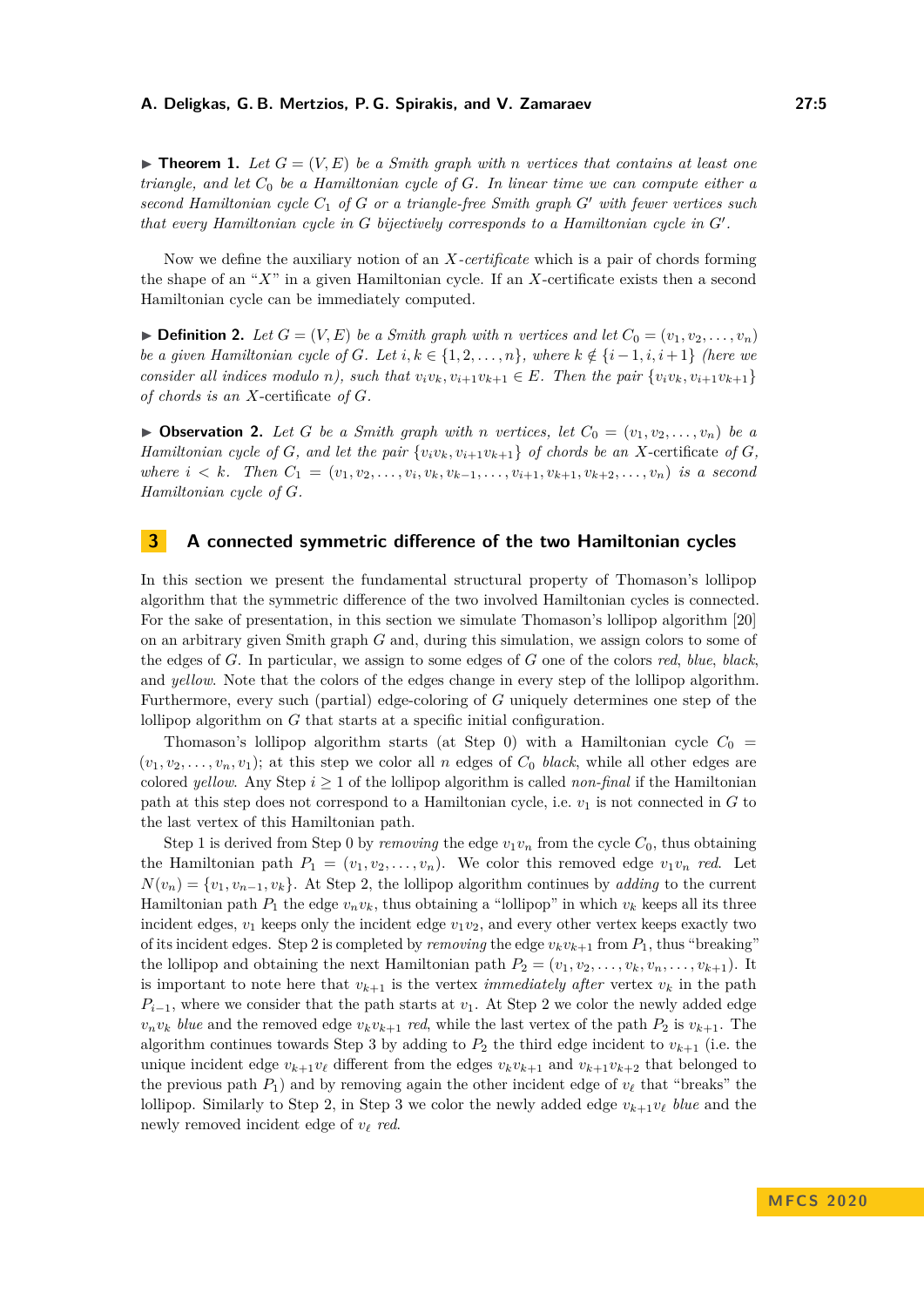### **27:6 Exact and Approximate Algorithms for Computing a Second Hamiltonian Cycle**

As the lollipop algorithm progresses, the (partial) coloring of the edges of *G* continues, according to the following rules at Step  $i \geq 1$ . Recall that the Hamiltonian path at Step  $i \geq 1$ is denoted by *P<sup>i</sup>* . Furthermore, assume that during Step *i*, the path *P<sup>i</sup>* is obtained by *adding* to  $P_{i-1}$  the edge  $v_xv_y$  (where  $v_x$  is the last vertex of  $P_{i-1}$ , thus building a lollipop) and by subsequently *removing* from  $P_{i-1}$  the edge  $v_yv_z$ , thus breaking the constructed lollipop.

The description of the edge-coloring procedure that we apply at every step of the lollipop algorithm can be formally given by four coloring rules, which are intuitively described as follows. At every step, the black edges are those edges of the initial cycle  $C_0$  which are still contained in the current Hamiltonian path, while the red edges are all the remaining edges of *C*0, i.e. those edges which do not belong to the current Hamiltonian path. The blue edges are those *chords* of *C*<sup>0</sup> that belong to the current Hamiltonian path. Finally, the yellow edges are all the remaining chords of *C*0, i.e. those chords that do not belong to the current Hamiltonian path. Initially we start with the cycle  $C_0$  that contains  $n$  black edges and we remove one of them (the edge  $v_1v_n$ ) which becomes red. At every step of the algorithm we build the new *lollipop* when all three incident edges of some vertex *v<sup>y</sup>* become either black or blue. This can happen either by adding a new (previously yellow) chord (thus coloring it blue) or by adding a new (previously colored red) *C*0-edge (thus coloring it black). Once we have build the new lollipop, we break it within the same step of the lollipop algorithm, either by removing a (previously colored black)  $C_0$ -edge (thus coloring it red) or by removing a (previously colored blue) chord (thus coloring it yellow).

As we prove in our main technical contribution in this section (see Theorem [3\)](#page-5-0), the coloring of the edges proceeds such that the following main invariant is maintained:

 $\triangleright$  **Main Invariant.** *When the lollipop is built during any non-final Step*  $i \geq 2$ *, the set of all red and blue edges form an* alternating path *of even length in G, starting at v*<sup>1</sup> *with a red edge. Furthermore, at the final step (i.e. when we build a second Hamiltonian cycle instead of a lollipop) the set of all red and blue edges form an* alternating cycle *D in G.*

<span id="page-5-0"></span>▶ **Theorem 3.** *The Main Invariant is maintained at every (final or non-final) Step*  $i \geq 1$  *of Thomason's lollipop algorithm. Thus, after the final step of the algorithm, the symmetric difference*  $C_0 \Delta C_1$  *of*  $C_0$  *with the produced Hamiltonian cycle*  $C_1$  *is the alternating red-blue cycle D.*

The next corollary follows by the proof of Theorem [3,](#page-5-0) and will allow us to reduce the asymptotic running time of our algorithm in Section [4](#page-5-1) by a factor of *n*.

 $\blacktriangleright$  **Corollary 4.** Let  $C_0$  be a given Hamiltonian cycle of a Smith graph  $G$ . Let  $(v_i, v_j, v_k)$  be *three consecutive vertices of*  $C_0$ *. Then there exists a second Hamiltonian cycle*  $C_1$  *of*  $G$  *such that (i)*  $C_0 \Delta C_1$  *is a cycle in G and (ii) either the edge*  $v_i v_j$  *or the edge*  $v_j v_k$  *does not belong*  $to C_1$ .

# <span id="page-5-1"></span>**4 The alternating cycles' exploration algorithm**

In this section we present our  $O(n \cdot 2^{(0.3-\varepsilon)n})$ -time algorithm for SMITH, where  $\varepsilon > 0$  is a strictly positive constant. This algorithm improves the state of the art, as it is asymptotically faster than all known algorithms for detecting a second Hamiltonian cycle in cubic graphs (among algorithms running in polynomial space). Our algorithm is inspired by the structural property of Theorem [3.](#page-5-0) It starts from a designated vertex  $v_1$  and constructs an alternating cycle *D* of red-blue edges (with respect to  $C_0$ , in the terminology of Section [3\)](#page-4-0) such that the symmetric difference  $C_0 \Delta D$  is a Hamiltonian cycle  $C_1$  of *G*. Equivalently, the algorithm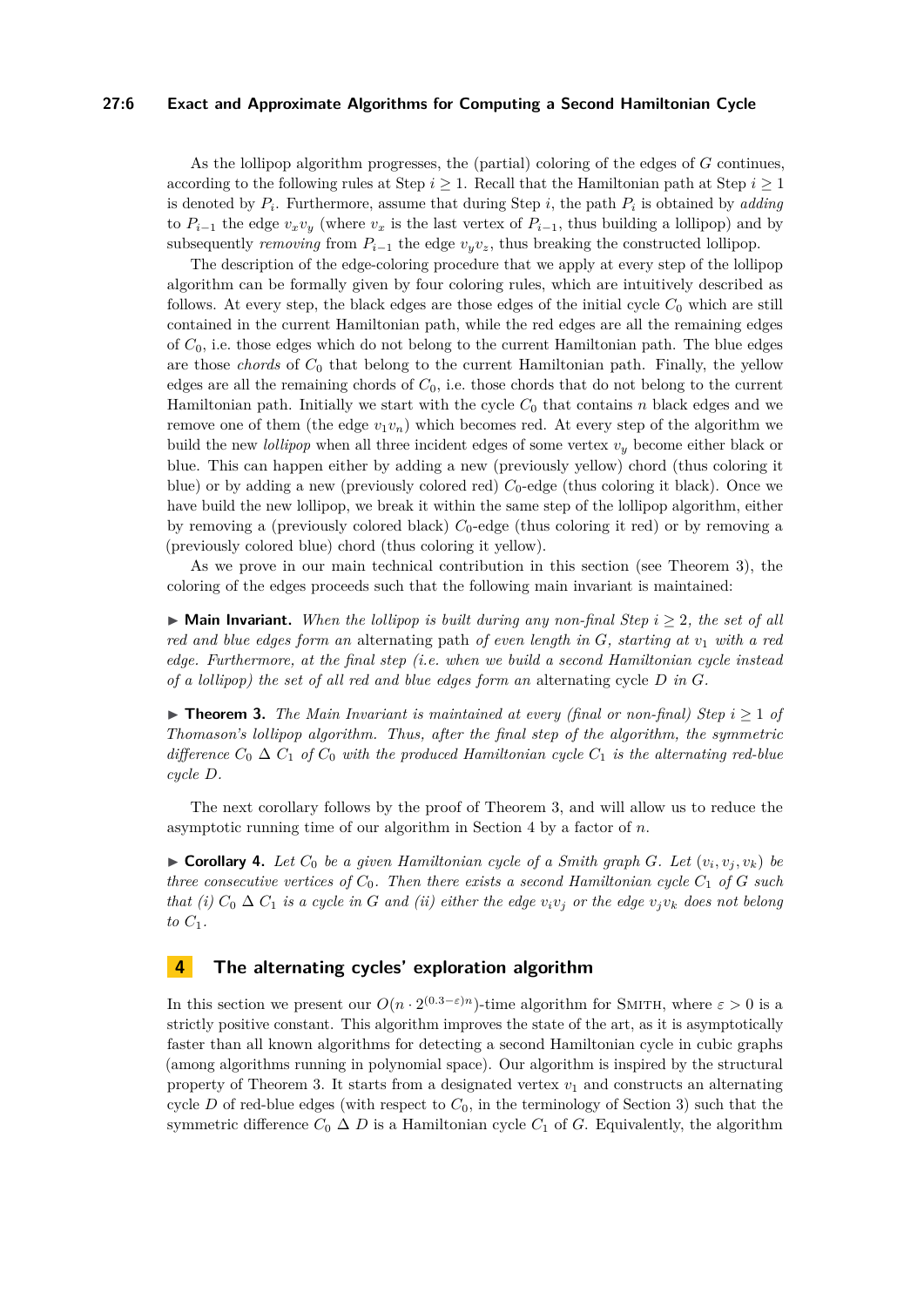constructs a second Hamiltonian cycle  $C_1$  such that the symmetric difference  $D = C_0 \Delta C_1$ is connected, i.e. one single cycle  $D$  of  $G$  in which every edge alternately belongs to  $C_0$  and to *C*1, respectively.

Before we present and analyze our algorithm, we first present some necessary definitions and notation. Let *G* be a Smith graph and  $C_0 = (v_1, v_2, \dots, v_n)$  be the initial Hamiltonian cycle of *G*. For every vertex  $v_i$  of *G*, we denote by  $v_i^*$  the unique vertex that is connected to *v*<sub>*i*</sub> through a chord. That is, whenever  $v_i v_j$  is a chord, we have that  $v_j = v_i^*$  and  $v_i = v_j^*$ . Furthermore, every vertex  $v_i$  is incident to exactly two  $C_0$ -edges  $v_{i-1}v_i$  and  $v_iv_{i+1}$ , where we consider all indices modulo *n*. The algorithm iteratively *forces* specific edges to be colored *red* (*C*<sub>0</sub>-edges not belonging to *C*<sub>1</sub>), *black* (*C*<sub>0</sub>-edges belonging to *C*<sub>1</sub>), *blue* (chords belonging to  $C_1$ ), and *yellow* (chords not belonging to  $C_1$ ). Initially, the algorithm starts by coloring the *C*<sub>0</sub>-edge  $v_1v_t$  *red*, where  $v_t \in \{v_2, v_n\}$ , the chord  $v_t v_t^*$  blue, and the two *C*<sub>0</sub>-edges adjacent to the edge  $v_t v_1$  black. That is, if  $v_t = v_2$  (resp. if  $v_t = v_n$ ) then the edges  $v_1 v_n$  and  $v_2 v_3$ (resp.  $v_1v_2$  and  $v_{n-1}v_n$ ) are initially black. During its execution, the algorithm maintains an alternating red-blue path *D* of *even* length (starting with the red edge  $v_1v_t$  and ending with a blue edge), until *D* eventually becomes an alternating cycle. Note that *D* can only become a cycle when we color the chord  $v_1v_1^*$  blue. At every iteration the algorithm has (at most) two choices for the next red edge to be added to *D*, and thus it branches to (at most) two new instances of the problem, inheriting to both of them the choices of the forced (i.e. previously colored) edges made so far. At an arbitrary non-final step, let  $v_y$  be the last vertex of the alternating path *D*, and let  $v_xv_y$  be the last (blue) edge of *D*. For each of the two  $C_0$ -edges  $v_{y-1}v_y$  and  $v_yv_{y+1}$  that are incident to  $v_y$ , this edge is called *eligible* if it has not been forced (i.e. colored) at a previous iteration; otherwise it is called *non-eligible*. Here the term "eligible" stands for "eligible for branching". We define the following operations; note that, once an edge has been assigned a color, it can *never* be forced to change its color.

- **Blue-Branch:** Whenever a chord  $v_xv_y$  is colored blue (where  $v_y$  is the last vertex of the m. current red-blue alternating path *D*) and *both*  $C_0$ -edges  $v_yv_{y+1}, v_yv_{y-1}$  are eligible, we create two new instances  $I_1$  and  $I_2$ , where  $I_1$  (resp.  $I_2$ ) has the edge  $v_yv_{y+1}$  (resp.  $v_yv_{y-1}$ ) colored red and the edge  $v_yv_{y-1}$  (resp.  $v_yv_{y+1}$ ) colored black.
- **Blue-Force:** Whenever a chord  $v_xv_y$  is colored blue (where  $v_y$  is the last vertex of the current red-blue alternating path *D*) and *exactly one* of the two  $C_0$ -edges  $v_yv_{y+1}, v_yv_{y-1}$ is eligible, we color this eligible  $C_0$ -edge red.
- **Red-Force:** Assume that a  $C_0$ -edge is colored red; note that this edge must be incident ÷. to a blue chord (i.e. its previous edge in the alternating path *D*). If its other incident chord is uncolored, we color it blue. Otherwise, if it has been previously colored yellow, we announce "contradiction". Moreover, if this new red edge is incident to a  $C_0$ -edge that is uncolored, we color this edge black.
- **Black-Force:** Assume that a  $C_0$ -edge  $v_i v_{i+1}$  is colored black, where this edge is adjacent  $\overline{\phantom{a}}$ to the (previously colored) black  $C_0$ -edge  $v_{i-1}v_i$  (resp.  $v_{i+1}v_{i+2}$ ). If their commonly incident chord  $v_i v_i^*$  (resp.  $v_{i+1} v_{i+1}^*$ ) is so far uncolored, we color it yellow. Otherwise, if it has been previously colored blue, we announce "contradiction".
- **Yellow-Force:** Assume that a chord  $v_i v_i^*$  is colored yellow by the operation Black-Force (i.e. once both  $C_0$ -edges  $v_{i-1}v_i, v_iv_{i+1}$  become black); furthermore let  $v_k = v_i^*$ . If at least one of the  $C_0$ -edges  $v_{k-1}v_k, v_kv_{k+1}$  has been previously colored red, we announce "contradiction". Otherwise, for each of the  $C_0$ -edges  $v_{k-1}v_k, v_kv_{k+1}$ , if this edge is uncolored, we color it black. (Note that, if the Yellow-Force operation does not announce "contradiction", at the end of the operation all four  $C_0$ -edges  $v_{i-1}v_i, v_iv_{i+1}, v_{k-1}v_k, v_kv_{k+1}$ that are incident to the chord  $v_i v_i^*$  are colored black.)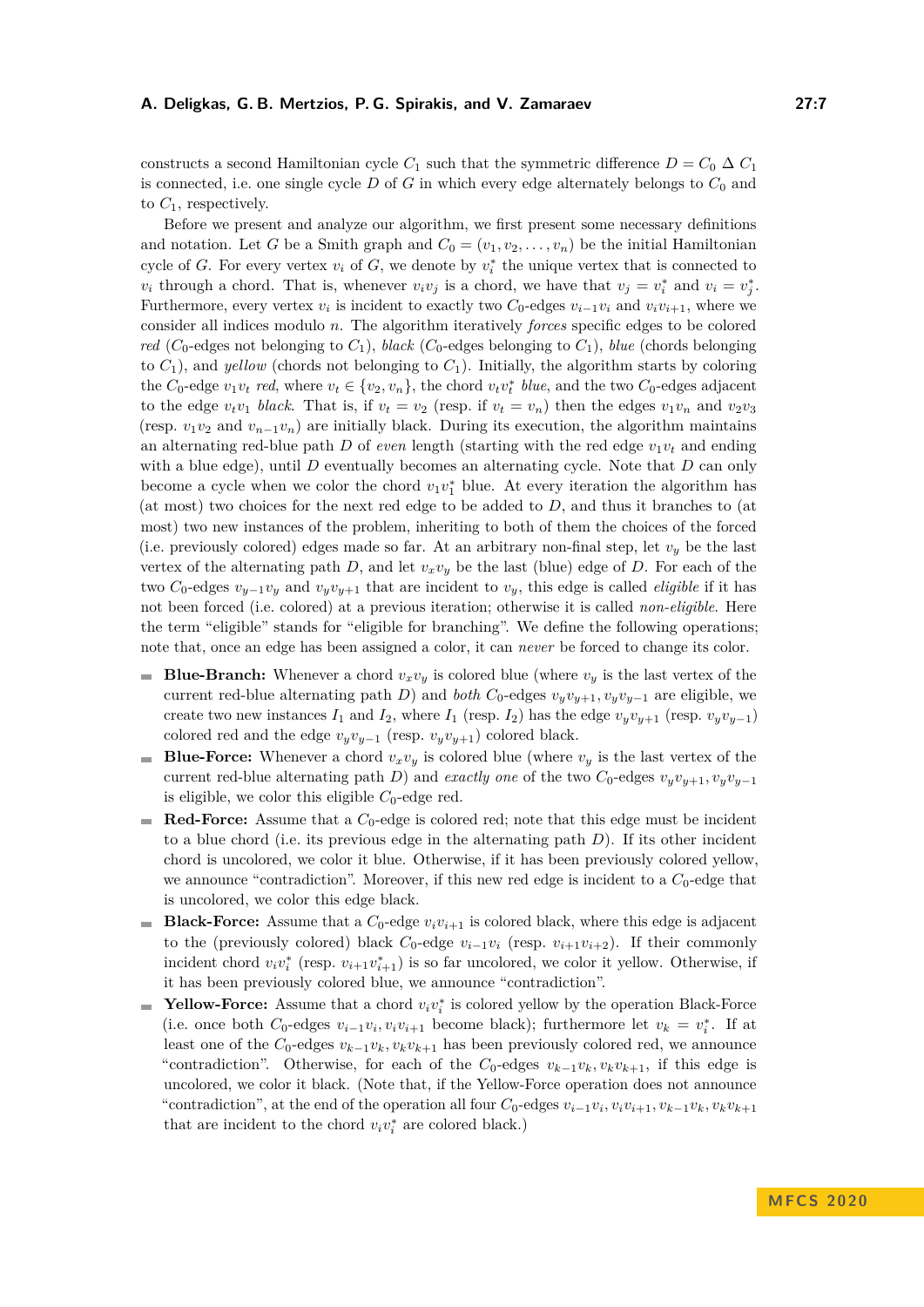### **27:8 Exact and Approximate Algorithms for Computing a Second Hamiltonian Cycle**

The main idea of the algorithm is as follows. If both edges  $v_yv_{y+1}$ ,  $v_yv_{y-1}$  are eligible, the algorithm *branches* (in most cases) to two new instances  $I_1$  and  $I_2$ , where  $I_1$  (resp.  $I_2$ ) has the eligible edge  $v_y v_{y+1}$  (resp.  $v_y v_{y-1}$ ) colored red. After the algorithm has branched to these two new instances  $I_1$  and  $I_2$ , it exhaustively applies the four forcing operations Blue-Force, Red-Force, Black-Force, and Yellow-Force, until none of them is applicable any more. The correctness of these forcing operations becomes straightforward by recalling our interpretation of the four colors, i.e. that the  $C_0$ -edges belonging (resp. not belonging) to  $C_1$  are colored *black* (resp. *red*), while the chords belonging (resp. not belonging) to  $C_1$  are colored *blue* (resp. *yellow*).

In some cases, the exhaustive application of the forcing rules in the two new instances  $I_1, I_2$  may only force very few edges, which results in a large running time of the algorithm before we reach a state where *D* becomes an alternating red-blue cycle. To circumvent this problem, we refrain from just always applying the operation Blue-Branch. Instead, in some cases we are able to *defer* the choice of the forced color of specific edges until the very end. More specifically, in some cases we are able to determine specific sets of four edges (each containing three  $C_0$ -edges and one chord) which build a  $C_4$  in  $G$  (i.e. a cycle of length 4) such that all colored edges in the two different instances  $I_1, I_2$  are identical, apart from the colors of these four edges. Therefore all forcing operations in the subsequent iterations of the algorithm are *identical* in both these instances  $I_1, I_2$ , regardless of the specific colors of these four edges. Furthermore, as it turns out, every such a quadruple of edges can receive forced colors in *exactly two* alternative ways. We call every such a set an *ambivalent quadruple* of edges. In these few cases, where an ambivalent quadruple occurs, we do not apply the operation Blue-Branch; instead we continue our forcing and branching operations in the subsequent iterations of the algorithm by only starting from one of these instances (instead of starting from both instances). Then, at the final step of the algorithm, i.e. when *D* becomes an alternating red-blue cycle, we are able to decide which of the two alternative edge colorings is correct for each ambivalent quadruple of edges.

The above crucial trick of not always applying the operation Blue-Branch allows us to avoid generating *all* possible red-blue alternating cycles, thus obtaining an exponential speed-up of the algorithm and beating the state of the art running time of  $O^*(2^{0.3n})$  which is implied by the TSP-algorithm of [\[23\]](#page-12-7). For example, in one of the cases where an ambivalent quadruple occurs, if we would branch to two new instances we would only force 5 new edges. Thus, since *G* has  $\frac{3}{2}n$  edges (as a cubic graph), forcing 5 edges at a time would imply the generation of at most  $O^* \left( 2^{\frac{3}{2} \cdot \frac{1}{5}n} \right) = O^* \left( 2^{0.3n} \right)$  instances in the worst case, each of them corresponding to a different red-blue alternating cycle. However, by deferring the exact coloring of all ambivalent quadruples until the end of the algorithm, we bypass this problem: instead of generating *all possible* red-blue alternating cycles, we create a succinct representation of them by only generating  $O(2^{(0.3-\varepsilon)n})$  alternating cycles (for some constant  $\varepsilon > 0$ ), and then we determine from them the desired alternating cycle, i.e. the one which gives us a second Hamiltonian cycle as its symmetric difference with the given first Hamiltonian cycle *C*0. Now we define the operation Ambivalent-Flip, which appropriately changes at the end of the algorithm the already chosen colors of an ambivalent quadruple. Recall here that every ambivalent quadruple  $q$  contains exactly three  $C_0$ -edges and one chord.

**Ambivalent-Flip:** Let *q* be an ambivalent quadruple of (already colored) edges. For every  $C_0$ -edge of  $q$ , if it has been colored red (resp. black), change its color to black (resp. red). Also, if the (unique) chord of *q* has been colored yellow (resp. blue), change its color to blue (resp. yellow).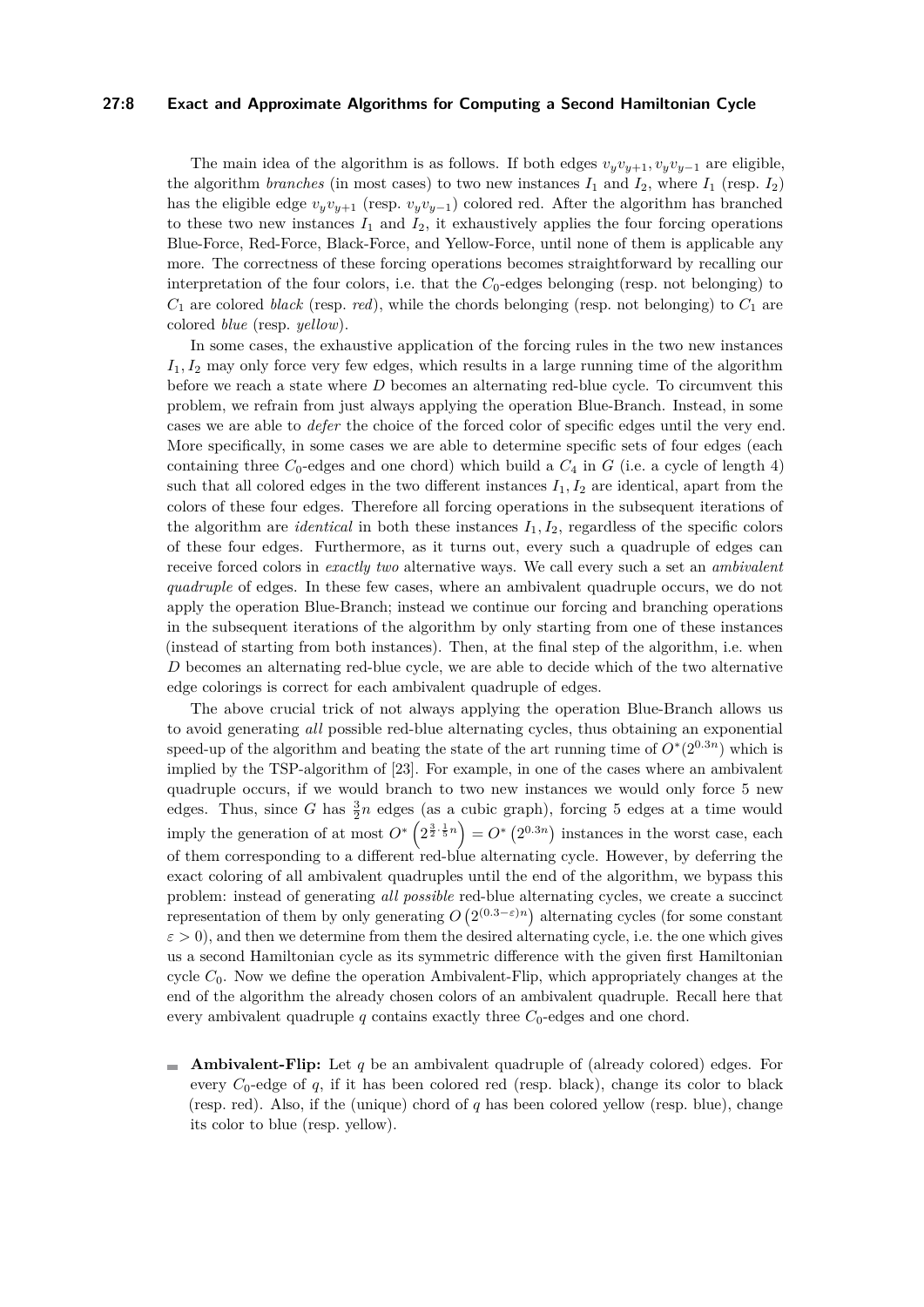Before we proceed with the proof of our main technical lemmas in this section (see Lemmas [6](#page-8-0) and [7\)](#page-8-1), we first need to define the notions of a *forcing path* and a *forcing cycle*. Intuitively, a forcing path consists of a sequence of edges of *G* such that, during the execution of the algorithm, once the first edge is forced to receive a specific color, every other edge of the path is also forced to receive some other specific color.

▶ **Definition 5** (forcing path and cycle). Let *G* be a Smith graph. At an arbitrary iteration of *the algorithm, a path*  $P = (v_{i_1}, v_{i_2}, \ldots, v_{i_k})$  *of G is a* forcing path starting at vertex  $v_{i_1}$  *if: each of its edges*  $v_{i_1}v_{i_2}, \ldots, v_{i_{k-1}}v_{i_k}$  *is yet uncolored and*  $\sim$ 

*each of its first*  $k-1$  *vertices*  $v_{i_1}, \ldots, v_{i_{k-1}}$  *is incident to exactly one already colored edge,*  $\sim$ *while its last vertex*  $v_{i_k}$  *is incident to three yet uncolored edges.* 

*Similarly, a cycle*  $C = (v_{i_1}, v_{i_2}, \ldots, v_{i_k}, v_{i_1})$  of *G is a* forcing cycle *if:* 

- *each of its edges*  $v_{i_1}v_{i_2}, \ldots, v_{i_{k-1}}v_{i_k}, v_{i_k}v_{i_1}$  *is yet uncolored and*  $\sim$
- *each of its k vertices*  $v_{i_1}, \ldots, v_{i_k}$  *is incident to exactly one already colored edge.*  $\overline{a}$

In the next lemma (Lemma [6\)](#page-8-0) we prove the correctness of our algorithm, and after that we prove our crucial technical Lemma [7](#page-8-1) which specifies how the current instance is transformed in one iteration of the algorithm. The input instance *I* of the algorithm consists of a Smith graph  $G = (V, E)$ , a Hamiltonian cycle  $C_0$  of  $G$ , the set  $Q$  of all ambivalent quadruples, and four disjoint sets of forced (i.e. colored) edges *Red*, *Blue*, *Black*, *Y ellow*. Initially the four sets of uncolored edges as well as the set *Q* are all empty. Given such an instance  $I = (G, C_0, Q, Red, Blue, Black, Yellow)$ , we denote by  $U(I) = E \setminus \{Red \cup Blue \cup Black \cup Yellow\}$  be the set of all *unforced* (i.e. uncolored) edges in this instance. Furthermore we denote by  $W(I)$  the set of vertices which are not incident to any edge of *Red* ∪ *Black* in *I*; we refer to the vertices of *W*(*I*) as *biased* vertices, while all other vertices in  $V - W(I)$  are referred to as *unbiased* vertices.

<span id="page-8-0"></span>**Example 6.** Let  $G = (V, E)$  be a Smith graph and  $C_0$  be a Hamiltonian cycle of  $G$ . *Then, the algorithm correctly computes a second Hamiltonian cycle C*<sup>1</sup> *of G on the input*  $I = (G, C_0, \emptyset, \emptyset, \emptyset, \emptyset, \emptyset).$ 

<span id="page-8-1"></span>**Lemma 7.** Let  $I = (G, C_0, Q, Red, Blue, Black, Yellow)$  be the instance at some iteration *of the algorithm, where*  $G = (V, E)$  *is a Smith graph, and let*  $D = Red \cup Blue$  *be the current alternating red-blue path of even length. Then, within a constant number of iterations, either a "contradiction" is announced or the algorithm transforms the instance I either to a single instance I'*, where  $|U(I')| \leq |U(I)| - 2$ , or to two instances  $I_1$  and  $I_2$ , where one of the *following is satisfied:*

**1.**  $|W(I_1)|, |W(I_2)| \leq |W(I)| - 2$  *and*  $|U(I_1)|, |U(I_2)| \leq |U(I)| - 7$ *,* 

**2.** 
$$
|W(I_1)|, |W(I_2)| \leq |W(I)| - 2
$$
 and  $|U(I_1)|, |U(I_2)| \leq |U(I)| - 9$ ,

- **3.**  $|W(I_1)|, |W(I_2)| \leq |W(I)| 4$  *and*  $|U(I_1)|, |U(I_2)| \leq |U(I)| 4$ *,*
- 4.  $|W(I_1)| \leq |W(I)|-4$ ,  $|U(I_1)| \leq |U(I)|-4$ , and  $|W(I_2)| \leq |W(I)|-4$ ,  $|U(I_2)| \leq |U(I)|-6$ ,
- **5.**  $|W(I_1)| \leq |W(I)|-2$ ,  $|U(I_1)| \leq |U(I)|-9$ , and  $|W(I_2)| \leq |W(I)|-4$ ,  $|U(I_2)| \leq |U(I)|-6$ ,
- **6.**  $|W(I_1)| \leq |W(I)| 2$ ,  $|U(I_1)| \leq |U(I)| 5$ , and  $|W(I_2)| \leq |W(I)| 4$ ,  $|U(I_2)| \leq |U(I)| 8$ , 7.  $|W(I_1)| \leq |W(I)| - 2$ ,  $|U(I_1)| \leq |U(I)| - 3$ , and  $|W(I_2)| \leq |W(I)| - 6$ ,  $|U(I_2)| \leq |U(I)| - 7$ ,
- **8.**  $|W(I_1)| \leq |W(I)| 2$ ,  $|U(I_1)| \leq |U(I)| 3$ , and
	- $|W(I_2)| \leq |W(I)| 4$ ,  $|U(I_2)| \leq |U(I)| 10$ ,
- **9.**  $|W(I_1)| \leq |W(I)|-2$ ,  $|U(I_1)| \leq |U(I)|-3$ , and  $|W(I_2)| \leq |W(I)|-5$ ,  $|U(I_2)| \leq |U(I)|-9$ .

We are now ready to use the results of our technical Lemma [7](#page-8-1) to derive an upper bound for the running time of the algorithm.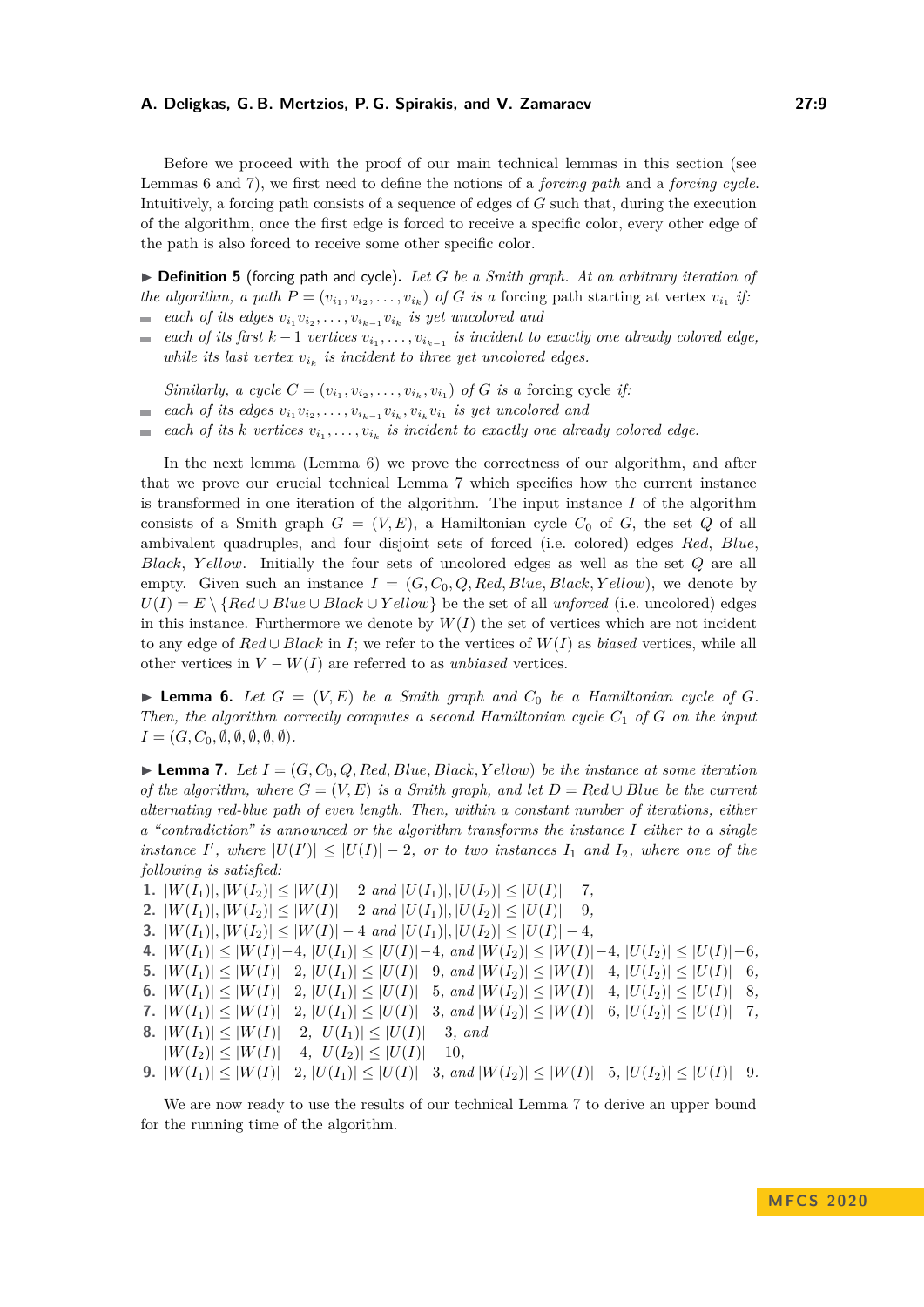### **27:10 Exact and Approximate Algorithms for Computing a Second Hamiltonian Cycle**

 $\triangleright$  **Theorem 8.** Let G be a Smith graph on *n* vertices with a given Hamiltonian cycle  $C_0$ . *Then the algorithm runs in*  $O(n \cdot 2^{0.299862744n}) = O(1.23103^n)$  *time and in linear space. If G* does not contain any induced cycle  $C_6$  on 6 vertices, then the running time becomes  $O(n \cdot 2^{0.2971925n}) = O(1.22876^n).$ 

## <span id="page-9-0"></span>**5 Efficiently computing another long cycle in a Hamiltonian graph**

In this section we prove our results on approximating the length of a second cycle on graphs with minimum degree  $\delta \geq 3$  and maximum degree  $\Delta$ . In [\[1\]](#page-12-20), Bazgan, Santha, and Tuza considered the optimization problem of efficiently (i.e. in polynomial time) constructing a large second cycle different than the given Hamiltonian cycle  $C_0$  in a given Hamiltonian graph *G*. In particular they proved the following results.

 $\triangleright$  **Theorem 9** ([\[1\]](#page-12-20)). Let *G* be an *n*-vertex cubic Hamiltonian graph and let  $C_0$  be a Hamiltonian *cycle of G*. Given *G* and  $C_0$ , for every  $\varepsilon > 0$ , a cycle  $C' \neq C_0$  of length at least  $(1 - \varepsilon)n$  can *be found in time*  $2^{O(1/\varepsilon^2)} \times n$ *.* 

 $\triangleright$  **Theorem 10** ([\[1\]](#page-12-20)). Let G be an *n*-vertex cubic Hamiltonian graph and let  $C_0$  be a Hamilto*nian cycle of G. There is an algorithm which, given G and*  $C_0$ *, computes a cycle*  $C' \neq C_0$  *of length at least*  $n - 4\sqrt{n}$  *in time*  $O(n^{3/2} \log n)$ *.* 

### **5.1 Notation and preliminary results**

Before we proceed to the main result of the section, we introduce some necessary notation and state preliminary results. Let  $G = (V, E)$  be a graph with a designated Hamiltonian cycle  $C_0 = (v_1, v_2, \ldots, v_n, v_1)$ . Two chords of  $C_0$  are *independent* if they do not share an endpoint. The *length* of a chord  $v_i v_j$ , with  $i < j$ , is defined as  $\min\{j - i, n + i - j\}$ . We say that two vertices  $u, v \in V$  are *chord-adjacent* if they are connected by a chord of *G*. Two independent chords  $e_1$  and  $e_2$  are called *crossing* if their endpoints appear in an alternating order around  $C_0$ ; otherwise  $e_1$  and  $e_2$  are called *parallel*.

For  $x, y \in V$ , we denote by  $d(x, y)$  the length of the path from x to y around  $C_0$ . Note that, in general,  $d(x, y) \neq d(y, x)$ . We define the *distance* between two independent chords *xy* and *ab* as follows:

- **1.** if  $xy$  and  $ab$  are crossing, such that  $a$  lies on the path from  $x$  to  $y$  around  $C_0$ , then  $dist(xy, ab) = min{d(x, a) + d(y, b), d(b, x) + d(a, y)};$
- **2.** if *xy* and *ab* are parallel such that neither *y* nor *b* lie on the path from *x* to *a* around  $C_0$ , then  $dist(xy, ab) = d(x, a) + d(b, y)$ .

In the proof of our main result of this section (see Theorem [13\)](#page-10-0) we use the following two lemmas. The first one is a basic fact from graph theory and the second one is straightforward to check (see Figure [1](#page-10-1) for an illustration).

<span id="page-9-2"></span>**Lemma 11.** *[[\[22\]](#page-12-23), Exercise 3.1.29] Let*  $G = (V, E)$  *be a bipartite graph of maximum degree*  $\Delta$ *. Then G has a matching of size at least*  $\frac{|E|}{\Delta}$ *.* 

<span id="page-9-1"></span> $\blacktriangleright$  **Lemma 12.** *Let*  $G = (V, E)$  *be an n-vertex graph with a Hamiltonian cycle*  $C_0$ *.* 

- **(1)** *If G* has a chord of length  $\ell$ , then *G* contains a cycle  $C' \neq C_0$  of length at least  $n \ell + 1$ .
- (2) If *G* has two crossing chords  $e_1$ ,  $e_2$  and  $dist(e_1, e_2) = d$ , then *G* contains a cycle  $C' \neq C_0$ *of length at least*  $n - d + 2$ .
- **(3)** If *G* has four pairwise independent chords  $e_1$ ,  $e_2$ ,  $f_1$ , and  $f_2$  such that **a.**  $e_1$ ,  $e_2$  are parallel and  $f_1$ ,  $f_2$  are parallel,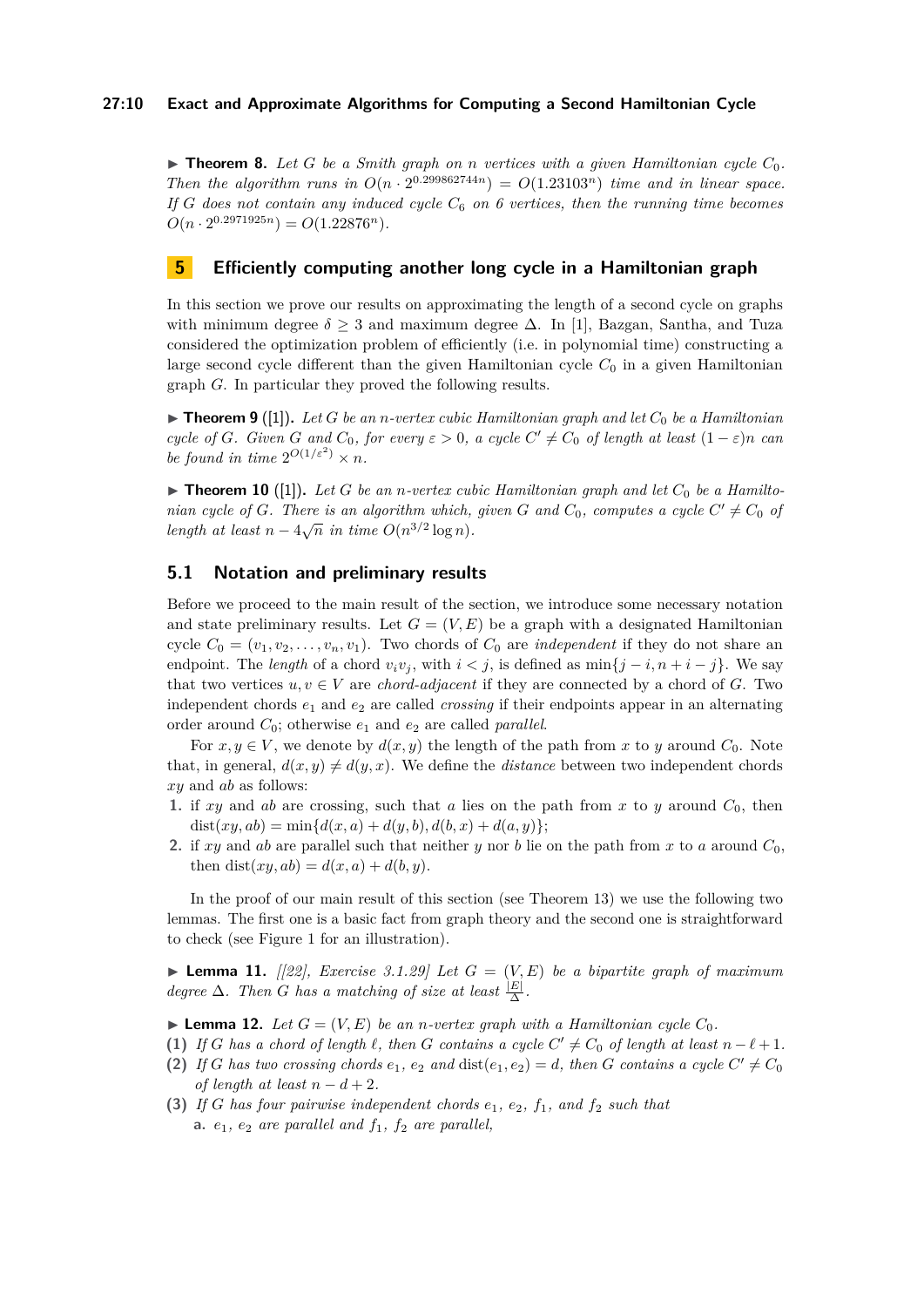<span id="page-10-1"></span>**b.**  $e_i$  and  $f_j$  are crossing for every  $i, j \in \{1, 2\}$ , **c.** dist $(e_1, e_2) = d_1$  *and* dist $(f_1, f_2) = d_2$ *, then G contains a cycle*  $C' \neq C_0$  *of length at least*  $n - d_1 - d_2 + 4$ *.* 



**Figure 1** An illustration of Lemma [12.](#page-9-1)

### **5.2 Long cycles in Hamiltonian graphs**

<span id="page-10-0"></span>**Find 13.** *Let*  $G = (V, E)$  *be an n-vertex Hamiltonian graph of minimum degree*  $\delta \geq 3$ *.* Let  $C_0 = (v_1, v_2, \ldots, v_n, v_1)$  be a Hamiltonian cycle in *G* and let  $\Delta$  denote the maximum *degree of G*. Then *G* has a cycle  $C' \neq C_0$  of length at least  $n - 4\alpha(\sqrt{n} + 2\alpha) + 8$ , where  $\alpha = \frac{\Delta - 2}{\delta - 2}$ *. Moreover, given*  $C_0$ *, such a cycle*  $C'$  can be computed in  $O(m)$  time, where  $m = |E|$ .

**Proof.** We start by showing the existence of the desired cycle  $C'$ . Without loss of generality we assume that  $\alpha < \frac{\sqrt{n}}{2}$  $\frac{\sqrt{n}}{2}$ , as otherwise any cycle  $C' \neq C_0$  in *G* satisfies the theorem. Furthermore, we assume that the length of every chord in *G* is at least  $4\alpha(\sqrt{n} + 2\alpha) - 6$ , as otherwise the existence of  $C'$  follows from Lemma [12](#page-9-1) (1).

Let  $q = \alpha \sqrt{n}$ . We arbitrarily partition the vertices<sup>[1](#page-10-2)</sup> of the Hamiltonian cycle  $C_0$  into *r* consecutive intervals  $B_0, B_1, \ldots, B_{r-1}$ , such that  $r \in \left\{ \left| \frac{\sqrt{n}}{\alpha} \right| \right\}$  $\frac{\sqrt{n}}{\alpha}$ ,  $\frac{\sqrt{n}}{\alpha}$  $\left| \frac{\sqrt{n}}{\alpha} \right|$  + 1 $\}$  and  $\lfloor q \rfloor \leq |B_i| \leq$  $|q| + 2a^2$  for every  $i \in \{0, 1, \ldots, r - 1\}$ . It is a routine task to check that such a partition exists.

For every  $i \in \{0, 1, \ldots, r-1\}$  we denote by  $W_i$  the set of vertices that are chord-adjacent to a vertex in  $B_i$ , and by  $E_i$  we denote the set of chords that are incident to a vertex in *B*<sup>*i*</sup>. Furthermore, we denote by *H*<sup>*i*</sup> the graph with vertex set  $B_i \cup W_i$  and edge set  $E_i$ . Since the length of every chord in *G* is at least  $4\alpha(\sqrt{n} + 2\alpha) - 6$ , observe that for every  $i \in \{0, 1, \ldots, r - 1\}$ , the set  $W_i$  is disjoint from  $B_{i-1} \cup B_i \cup B_{i+1}$  (where the arithmetic operations with indices are modulo  $r$ ). The latter, in particular, implies that  $H_i$  is a bipartite graph with color classes  $B_i$  and  $W_i$ .

Let  $i, j \in \{0, 1, \ldots, r-1\}$  be two distinct indices, we say that the intervals  $B_i$  and  $B_j$ are *matched* if there exist two independent chords such that each of them has one endpoint in  $B_i$  and the other endpoint in  $B_j$ . We claim that every interval  $B_i$  is matched to another interval *B<sup>j</sup>* for some *j* ∈ {0*,* 1*, . . . , r* − 1} \ {*i* − 1*, i, i* + 1}. Indeed, by Lemma [11,](#page-9-2) graph *H<sup>i</sup>* has a matching *M<sup>i</sup>* of size at least

$$
\frac{\lfloor q \rfloor(\delta - 2)}{\Delta - 2} = \frac{\lfloor \alpha \sqrt{n} \rfloor}{\alpha} > \frac{\alpha \sqrt{n} - 1}{\alpha} \ge \sqrt{n} - 1 > \left\lfloor \frac{\sqrt{n}}{\alpha} \right\rfloor - 2 \ge r - 3,
$$

<span id="page-10-2"></span>More formally, we partition the interval [1, *n*] into the consecutive intervals  $B_0, B_1, \ldots, B_{r-1}$ , which immediately implies a partition of the vertices of the Hamiltonian cycle  $C_0$ .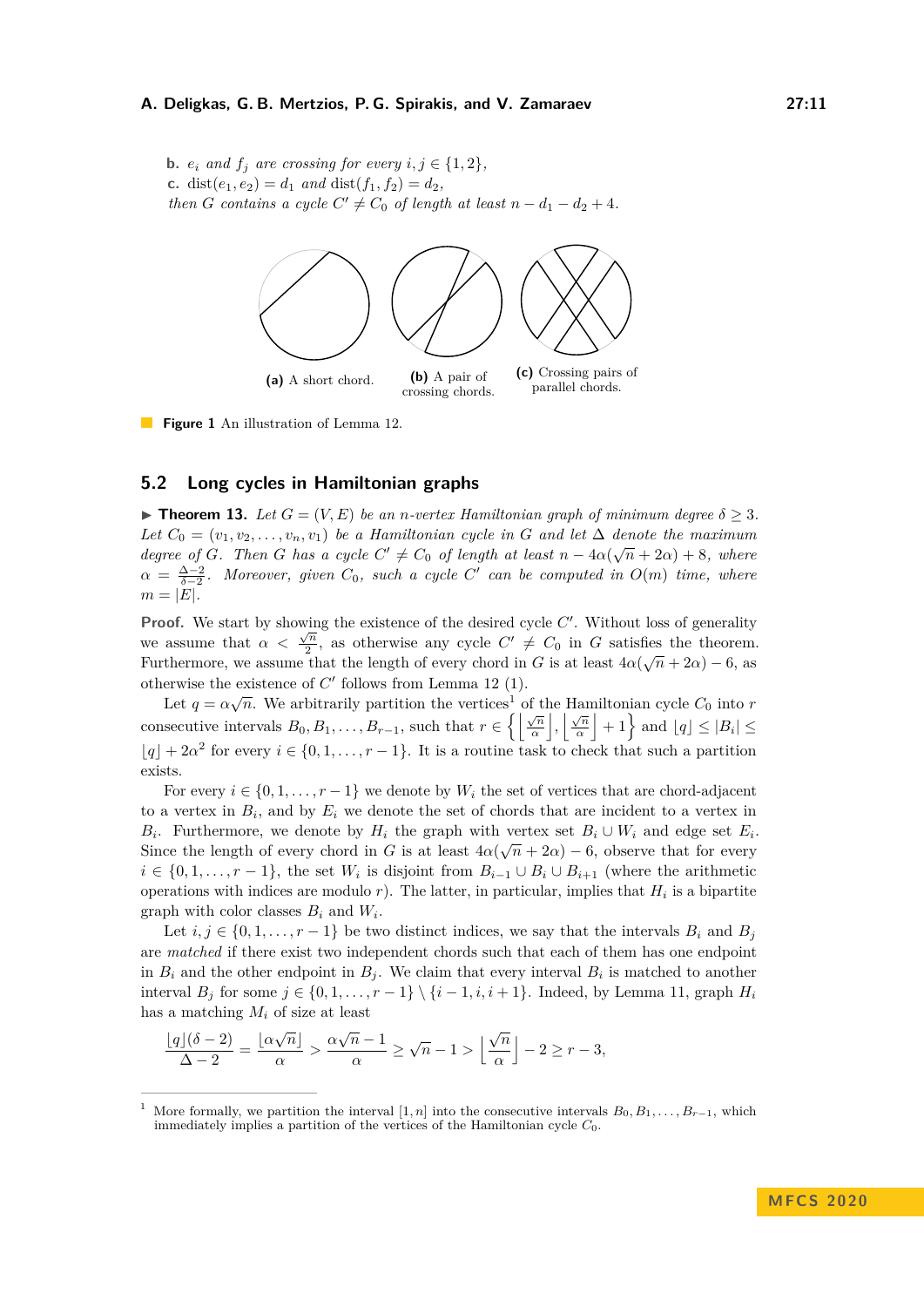#### **27:12 Exact and Approximate Algorithms for Computing a Second Hamiltonian Cycle**

and therefore, by the pigeonhole principle, there exists  $j \in \{0, 1, \ldots, r-1\} \setminus \{i-1, i, i+1\}$ such that at least two edges in  $M_i$  have their endpoints in  $B_j$ , meaning that  $B_i$  is matched to  $B_i$ .

Let  $\sigma: \{0, 1, \ldots, r-1\} \to \{0, 1, \ldots, r-1\}$  be a function such that  $B_i$  is matched to  $B_{\sigma(i)}$ , and denote by  $f_{i,1}$  and  $f_{i,2}$  some fixed pair of independent chords between  $B_i$  and  $B_{\sigma(i)}$ . We observe that  $dist(f_{i,1}, f_{i,2}) \leq 2(|q| + 2\alpha^2 - 1) \leq 2\alpha(\sqrt{n} + 2\alpha) - 2$ , as the endpoints of  $f_{i,1}$ and  $f_{i,2}$  lie in the intervals  $B_i$  and  $B_{\sigma(i)}$  each of length at most  $\lfloor q \rfloor + 2\alpha^2$ .

Let now *R* be an auxiliary graph with a Hamiltonian cycle  $(x_0, x_1, \ldots, x_{r-1})$  and the chord set being  $\{x_i x_{\sigma(i)} : i = 0, 1, \ldots, r - 1\}$ . Let  $x_i x_j$  be a chord in *R* of the minimum length, where  $j = \sigma(i)$ . Without loss of generality, we assume that  $i < j$  and  $j - i \leq r + i - j$ . Let  $x_k$  be a vertex of *R* such that  $i < k < j$  and let  $s = \sigma(k)$ . Since  $x_i x_j$  is of minimum length, the chords  $x_i x_j$  and  $x_k x_s$  are crossing, and hence each of  $f_{i,1}$  and  $f_{i,2}$  crosses both  $f_{k,1}$  and  $f_{k,2}$ .

Finally, if  $f_{i,1}$ ,  $f_{i,2}$  or  $f_{k,1}$ ,  $f_{k,2}$  are crossing, then by Lemma [12](#page-9-1) (2) there exists a cycle  $C' \neq C_0$  of length at least  $n - 2\alpha(\sqrt{n} + 2\alpha) + 4$ . Otherwise,  $f_{i,1}, f_{i,2}$  are parallel and  $f_{k,1}, f_{k,2}$ are parallel, and hence by Lemma [12](#page-9-1) (3) there exists a cycle  $C' \neq C_0$  of length at least  $n - 4\alpha(\sqrt{n} + 2\alpha) + 8$ , which proves the first part of the theorem.

The above proof is constructive. We now explain at a high level how the proof can be turned into the desired algorithm. First, if  $\alpha \geq \frac{\sqrt{n}}{2}$  $\frac{\sqrt{n}}{2}$ , then we output any cycle formed by a chord and the longer path of *C*<sup>0</sup> connecting the endpoints of the chord. Otherwise, we partition the vertices of  $C_0$  into the intervals  $B_1, \ldots, B_{r-1}$  and we assign to each vertex the index of its interval. Clearly, this can be done in  $O(n)$  time. Next, we traverse the vertices of *G* along the cycle  $C_0$  and for every vertex *v* of an interval  $B_i$  we check the chords incident to *v*. If we encounter a chord f of length less than  $4\alpha(\sqrt{n} + 2\alpha) - 6$ , then we output the cycle formed by *f* and the longer path of *C*<sup>0</sup> connecting the endpoints of *f*. Otherwise, for the interval  $B_i$  we keep the information of how many and which vertices of  $W_i$  belong to other intervals  $B_j$  for  $j \in \{0, 1, \ldots, r-1\} \setminus \{i-1, i, i+1\}$ . When we find an interval  $B_j$  that has at least two elements from  $W_i$ , we set  $\sigma(i)$  to *j* and proceed to the first vertex of the next interval  $B_{i+1}$ . By doing this, we also keep the information of the current shortest chord in the graph  $R$  (defined in the proof above). After finishing this procedure: (1) we have a function  $\sigma(\cdot)$ ; (2) for every  $i \in \{0, 1, \ldots, r-1\}$  we know a pair  $f_{i,1}$ ,  $f_{i,2}$  of independent edges between  $B_i$  and  $B_{\sigma(i)}$ ; and (3) we know *k* such that  $x_k x_{\sigma(k)}$  is a minimum length chord in *R*. Clearly, this information is enough to identify the desired cycle in constant time. In total, we spent  $O(n)$  time to compute the partition of the vertices into the intervals and we visited every chord at most twice, which implies the claimed  $O(m)$  running time.

The next two corollaries are implied as immediate consequences of Theorem [13,](#page-10-0) and they provide immediate extensions of the results of [\[1\]](#page-12-20) and [\[13\]](#page-12-21), respectively.

<span id="page-11-0"></span> $\triangleright$  **Corollary 14.** *Let G* = (*V, E*) *be an n*-vertex Hamiltonian δ-regular graph with δ > 3, and *let*  $C_0$  *be a Hamiltonian cycle of G. Then G has a cycle*  $C' \neq C_0$  *of length at least*  $n - 4\sqrt{n}$ *, which can be computed in*  $O(\delta n)$  *time.* 

<span id="page-11-1"></span> $\triangleright$  **Corollary 15.** Let  $G = (V, E)$  be an *n*-vertex Hamiltonian graph of minimum degree  $\delta \geq 3$ *. Let*  $C_0$  *be a Hamiltonian cycle of G and let*  $\Delta$  *denote the maximum degree of G. If*  $\frac{\Delta}{\delta} = o(\sqrt{n})$ , then *G* has a cycle  $C' \neq C_0$  of length at least  $n - o(n)$ , which can be computed  $\frac{\Delta}{\delta} = o(\sqrt{n})$ , then *G* has a cycle  $C' \neq C_0$  of length at least  $n - o(n)$ , which can be computed *in O*(*m*) *time.*